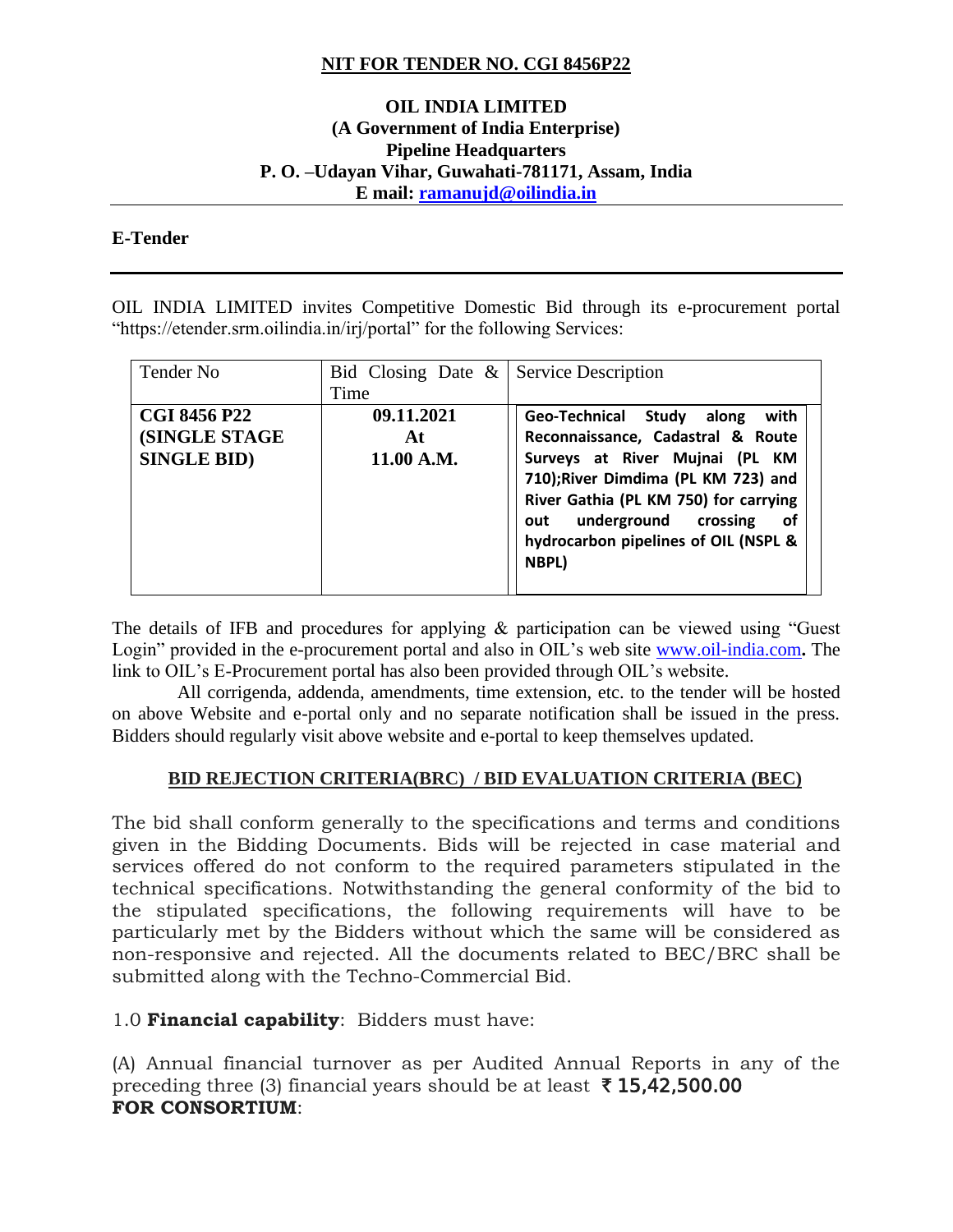At least one member of the consortium to meet the above criteria of 50% turnover. The other members of consortium should meet minimum 25% turnover requirement.

(B) Net Worth should be positive for the preceding financial year.

(C) For proof of Annual Turnover & Net worth any one of the following document must be submitted along with the bid: -

i) A certificate issued by a practicing Chartered/Cost Accountant (with Membership Number and Firm Registration Number), certifying the Annual turnover & Net worth

OR

ii) Audited Balance Sheet along with Profit & Loss account.

**NOTE: -Considering the time required for preparation of Financial Statements, if the last date of preceding financial/ accounting year falls within the preceding six months reckoned from the original bid closing date and the Financial Statements of the preceding financial / accounting year are not available with the bidder, then the financial turnover of the previous three financial / accounting years excluding the preceding financial / accounting year will be considered. In such cases, the Net worth of the previous financial/ accounting year excluding the preceding financial/ accounting year will be considered. However, the bidder has to submit an affidavit/ undertaking certifying that the balance sheet/ Financial Statements for the financial year 2020-2021 (or as the case may be) has actually not been audited so far.**

For proof of Annual Turnover & Net worth any one of the following document must be submitted along with the bid: -

i) A certificate issued by a practicing Chartered/Cost Accountant (with Membership Number and Firm Registration Number), certifying the Annual turnover & Net worth. *In addition to membership number & Firm Registration Number, UDIN is also to be specified in the certificate of Turnover & Net worth issued by the CA.* OR

ii) Audited Balance Sheet along with Profit & Loss account.

(c) In case the bidder is a Central Govt. Organization/PSU/State Govt. Organization/Semi-State Govt. Organization or any other Central/State Govt. Undertaking, where the auditor is appointed only after the approval of Comptroller and Auditor General of India and the Central Government, their certificates may be accepted even though FRN (Firm Registration Number) is not available. However, bidder needs to provide documentary evidence for the same.

### 2.**0 Experience**: Bidders must have:

2.1 Experience of having successfully completed similar works in previous 7(seven) years to be reckoned from the original bid closing date should be the following:

#### **Similar works shall mean-**

" **Geo-Technical study and hydrological study for at least 1(One) river of minimum width 200 metre for the purpose of installation of pipeline by Horizontal Directional drilling (HDD) or Micro Tunnelling method"** *with*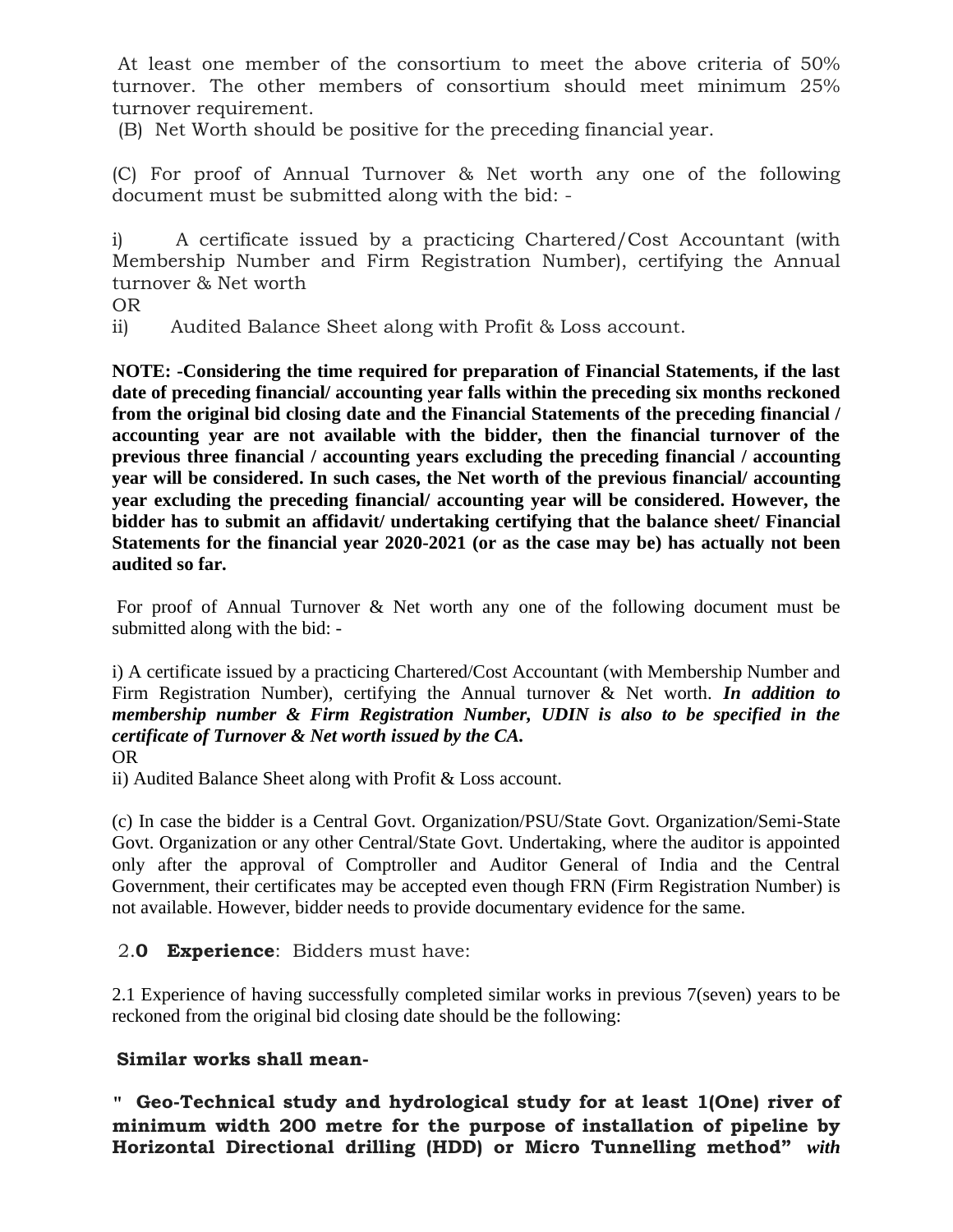## *PSUs/Central Govt./ State Govt. Organizations in previous 7 years to be reckoned from the original bid closing date and should be of the following :*

### (i) *Experience of at least 1(one) similar work of at least* . **Rs.25,70,700.00.**

2.2 In case of tenders for Annual rate contracts / Maintenance and Service contracts, if the prospective bidder is executing rate / maintenance /service contract which is still running and the contract value / quantity executed prior to due date of bid submission is equal to or more than the minimum prescribed value in the BEC such experience will also be taken in to consideration provided that the bidder has submitted satisfactory work / supply / service execution certificate issued by end user.

2.3 A job executed by a bidder for its own organization / subsidiary cannot be considered as experience for the purpose of meeting BEC.

2.4 Documentary proof must be furnished in support of the experience by way of purchase order / work order / contract document along with completion certificate from the organization to whom such services have been rendered.

- 3.0 Deviation to the following provision of the tender document shall make the bid liable for rejection:
- i. Firm price
- ii. EMD / Bid Bond
- iii. Scope of work
- iv. Specifications
- v. Price Schedule
- vi. Delivery / Completion Schedule
- vii. Period of Validity of Bid
- viii. Liquidated Damages
- ix. Performance Bank Guarantee / Security deposit
- x. Guarantee of material / work
- xi. Arbitration / Resolution of Dispute
- xii. Force Majeure xiii. Applicable Laws
- xiv. Integrity Pact, if applicable
- xv. Any other condition specifically mentioned in the tender documents elsewhere that non-compliance of the clause lead to rejection of the bid.

# 4. **COMMERCIAL**:

4.1. Bidder shall submit the offer under Single Stage single bid (Composite)system.

4.2. The Technical Bid should not have any price indication.

4.3. Bidder shall furnish Bid Security as referred in Relevant Section of the Bid document so as to reach the Company (i.e. OIL) before due date of closing. Any bid for which bid security is not received before due Date of Bid Closing will be rejected.

4.4 Validity of the bid shall be minimum 90 days. Bids with lesser validity will be rejected.

4.5. Any bid received in the form of Telex/Cable/Fax/E-mail/ Telephone call will not be accepted.

4.6 Bidders must quote clearly and strictly in accordance with the price schedule outlined in relevant section of Bidding Documents; otherwise the bid will be rejected.

4.7. Any bid containing false statement will be rejected.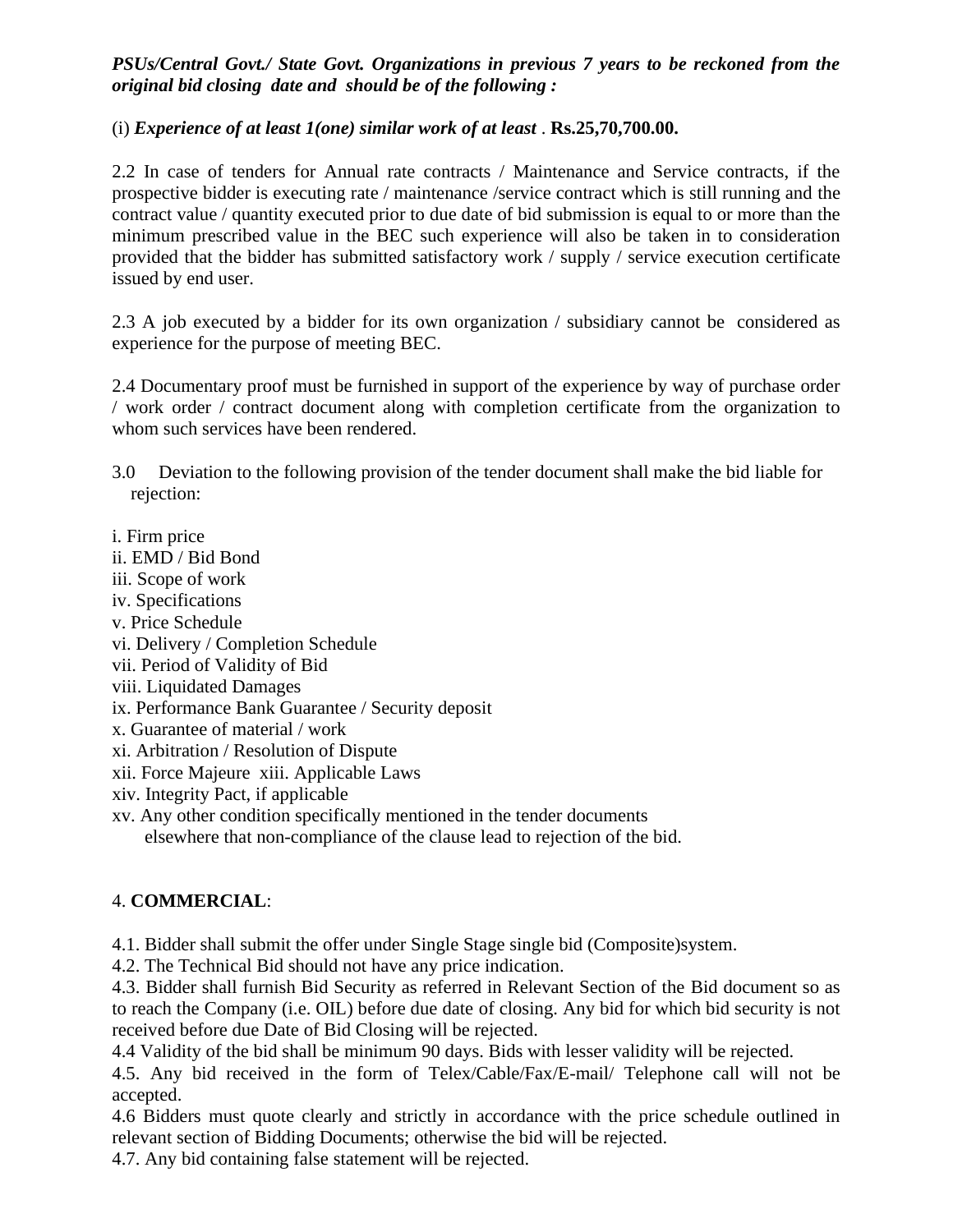4.8. The Bid Documents are not transferable. Bids made by parties who have not purchased the Bid Documents from the Company will be rejected.

4.9. Any Bid received by the Company after the deadline for submission of bids prescribed by the Company will be rejected.

4.10. Price quoted by the successful Bidder must be firm during the performance of the Contract and not subject to variation on any account. A bid submitted with an adjustable price will be treated as non-responsive and rejected.

4.11 The following Clauses with all its sub-clauses should be agreed in toto, failing which the bid will be rejected. To this effect Bidder shall submit an undertaking along with the Technical Bid.

a) Performance Security Clause

b) Force Majeure Clause

- c) Termination Clause
- d) Settlement of disputes Clause
- e) Liquidated Damages Clause.
- f) Acceptance of Jurisdiction and applicable law.
- g) Tax liabilities clause.
- h) Insurance clause.
- i) With holding clause.
- j) Liability clause.

k) Set off clause

# 5. **BID EVALUATION CRITERIA (BEC):**

5.1. The bids conforming to the technical specifications, terms and conditions stipulated in the bid documents and considered to be responsive after subjecting to the Bid Rejection Criteria will be considered for further evaluation as per the Bid Evaluation Criteria.

5.2. To ascertain the inter-se-ranking, the comparison of the responsive bids will be made on the basis of total cost of various works envisaged under the contract.

5.3. In case more than one bidder emerges as lowest bidder due to equal rate quoted by the bidder, then the lowest bidder will be decided by draw of lots. Company's decision in this regard is final and binding to all bidders

5.4. Any discount/rebates offered shall not be considered for evaluation of bids. However, if the lowest bidder happens to be the final acceptable bidder for award of contract and if they have offered any discount/rebate the contract shall be awarded after taking into consideration such discount/rebate after negotiation or otherwise.

5.5 Original Bid closing date will be considered for evaluation of BRC criteria even in case of any extension of the original Bid Closing Date.

# **6.0 OTHER INFORMATION /DOCUMENTS**:

Bidders must furnish the following information with relevant documents wherever necessary:

1. NAME OF FIRM

- 2. DETAIL POSTAL ADDRESS
- 3. TELEPHONE NO.
- 4. MOBILE NO.
- 5. E-MAIL
- 6. FAX NO.
- 7. CONTACT PERSON

8. CONTACT PERSON'S CONTACT NO.

- 9. TAX EXEMPTION CERTIFICATE NO. (Attested copy required)
- 10. PAN NO. (Attested copy required)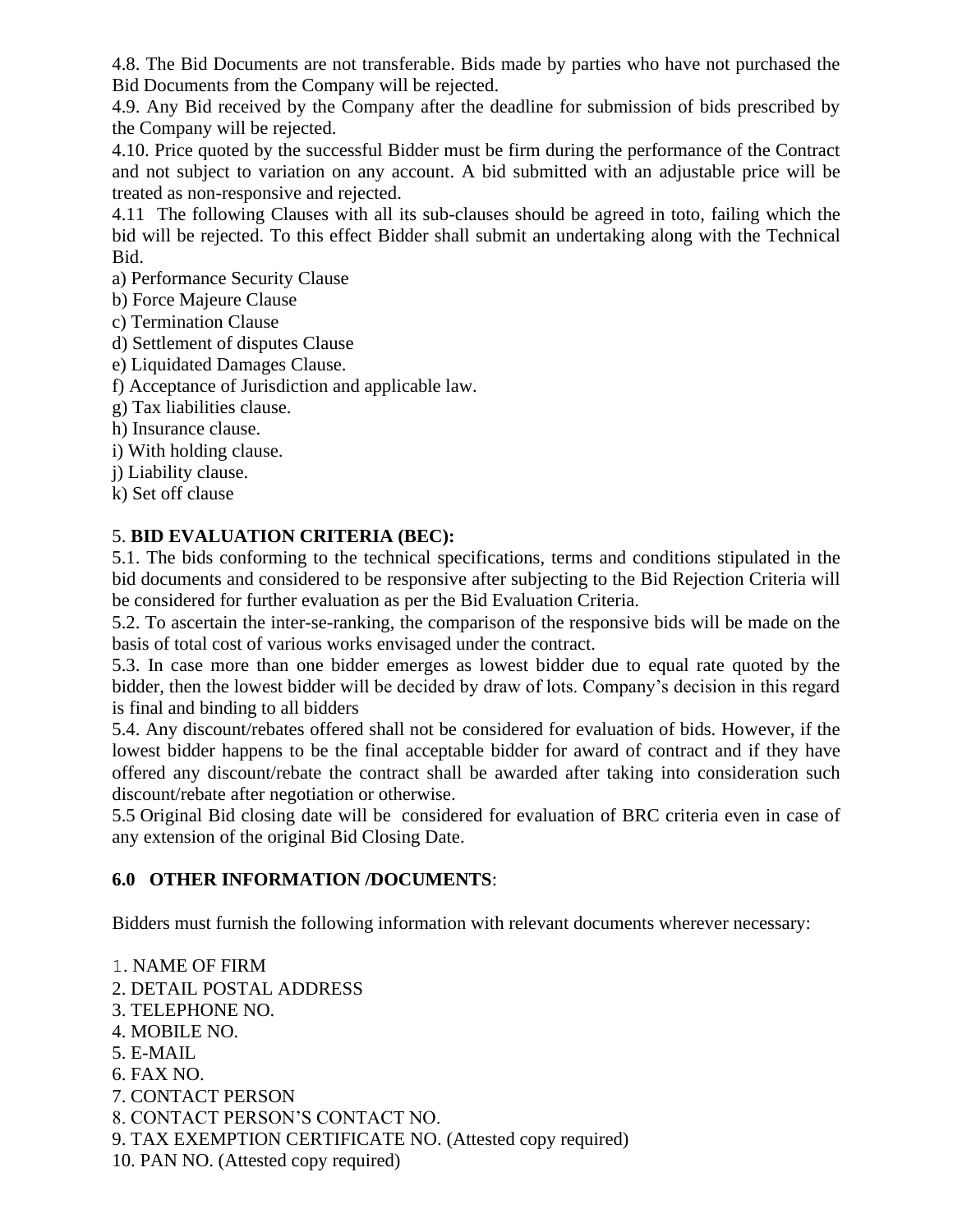11. BANK ACCOUNT NO.

12. BANK ACCOUNT TYPE.

13. BANK NAME

14. BANK ADDRESS

15. P.F.CODE NO. (Attested copy required)

(Or a declaration by the applicant that provisions of Provident Fund Act is not applicable to them. In case the P.F. is required to be deposited later on, the same will be deposited by the bidder (applicant).

16. VENDOR NO. (IF AVAILABLE)

17) Solvency Certificate from Bank

18) GSTN NO. (Attested copy required)

19) ESI Registration certificate.

(Or a declaration by the applicant that provisions of Provident Fund Act is not applicable to them. In case the P.F. is required to be deposited later on, the same will be deposited by the bidder (applicant).

**7.0**) The successful bidder /contractor shall undertake to indemnify the company against all claims which may arise under the under noted Acts during signing of the contract:

a) The FACTORY Act - 1948

b) The Minimum Wages Act 1948

c) The Workman's compensation Act 1923

d) The payment of wages Act 1963

e) The payment of Bonus Act 1965

f)The Contract Labour (Regulation and Abolition) Act 1970 and the rules framed thereunder.

g) Employees Pension Scheme 1995.

h)Interstate Migrant (regulation of Employment and Condition of Service) Act 1979

i)The Employees Provident Fund and Miscellaneous Provisions Act 1952

j) AGST Act/VAT

k) GST Act

l) THE OCCUPATIONAL SAFETY, HEALTH AND WORKING CONDITIONS CODE, 2020

Non Furnishing of the above information may be liable for rejection of the offer.

#### **8.0 GENERAL**:

a) In case bidder takes exception to any clause of Tender Document not covered under BEC/BRC, then the Company has the discretion to load or reject the offer on account of such exception if the bidder does not withdraw/modify the deviation when/as advised by the Company. The loading so done by the Company will be final and binding on the Bidders. No deviation will however, be accepted in the clauses covered under BRC.

b) To ascertain the substantial responsiveness of the bid the Company reserves the right to ask the Bidder for clarification in respect of clauses covered under BRC also such clarification fulfilling the BRC clauses must be received on or before ten days from the date of clarification sought by the Company, failing which the bid will be summarily rejected.

c) In case of any of the clauses in the BRC contradict with other clauses of Bid Document elsewhere, then the clauses in the BRC shall prevail.